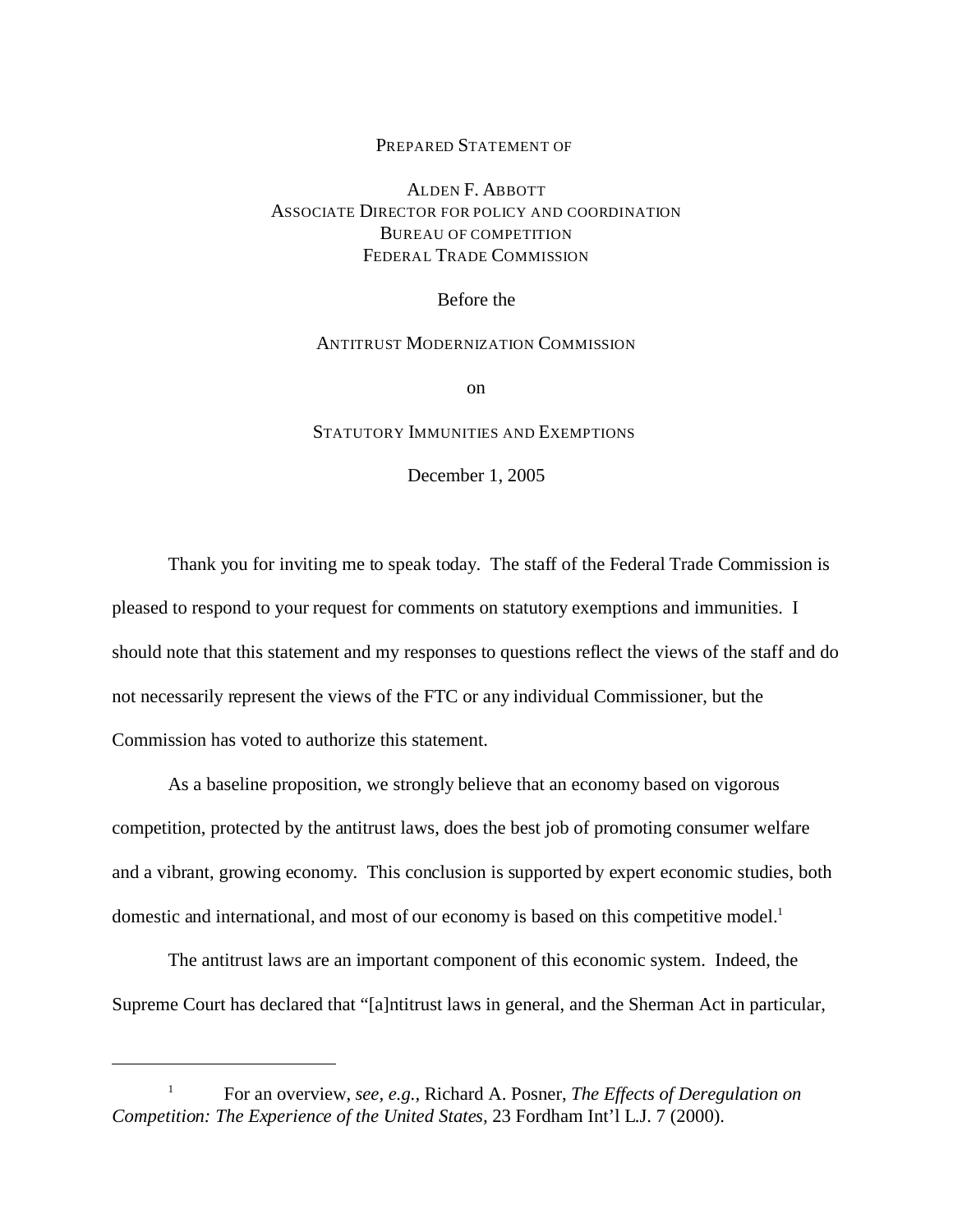are the Magna Carta of free enterprise. They are as important to the preservation of economic freedom and our free-enterprise system as the Bill of Rights is to the protection of our fundamental personal freedoms."<sup>2</sup> This suggests that laws or regulations authorizing departures from this competitive model should be disfavored, and proponents of such departures should bear a heavy burden of demonstrating, with factually-supported reasons, why such a regime is necessary.

Congress over the years has adopted a wide range of measures that partially or fully immunize certain sectors of the American economy from antitrust review. The AMC has compiled an extensive list of these provisions, some of which involve industries and products and services that are very familiar to us, while other provisions deal with more obscure matters.<sup>3</sup> Collectively, these sectors of the economy cover a substantial volume of commerce.

It is not my purpose today to argue about the original merits of Congress's decision to displace the antitrust laws in certain industries.<sup>4</sup> Nor do I intend to comment on how well (or

<sup>3</sup> Memorandum from Immunities and Exemptions Study Group to AMC Commissioners, May, 2005, available at http://www.amc.gov/pdf/meetings/ImmunitiesExemptionsStudyPlan.pdf; *see also* ABA Section of Antitrust Law, II ANTITRUST LAW DEVELOPMENTS (5<sup>th</sup> ed. 2002) at Ch. XIII (General Exemptions and Immunities).

<sup>4</sup> Some scholars have contended that antitrust immunities, like regulation, may in certain circumstances have been the byproduct of special interest regulations spawned by wellorganized groups. *See, e.g.*, Frank H. Easterbrook, *The Court and the Economic System*, 98 Harv. L. Rev. 4, 15 (1984) ("One of the implications of modern economic thought is that many laws are designed to serve private rather than public interests"). For example, the school of political economy called "public choice" theory seeks to explain how, among other things, such regulations can arise. *See, e.g.*, James M. Buchanan, *Public Choice – Politics Without Romance*, 19 Policy 13, 15 (2003); William N. Eskridge, Jr., *Politics Without Romance: Implications of Public Choice Theory for Statutory Interpretation*, 74 Va. L. Rev. 285, 285-89 (1988). I do not

<sup>2</sup>*United States v. Topco Associates, Inc.*, 405 U.S. 596, 619 (1972).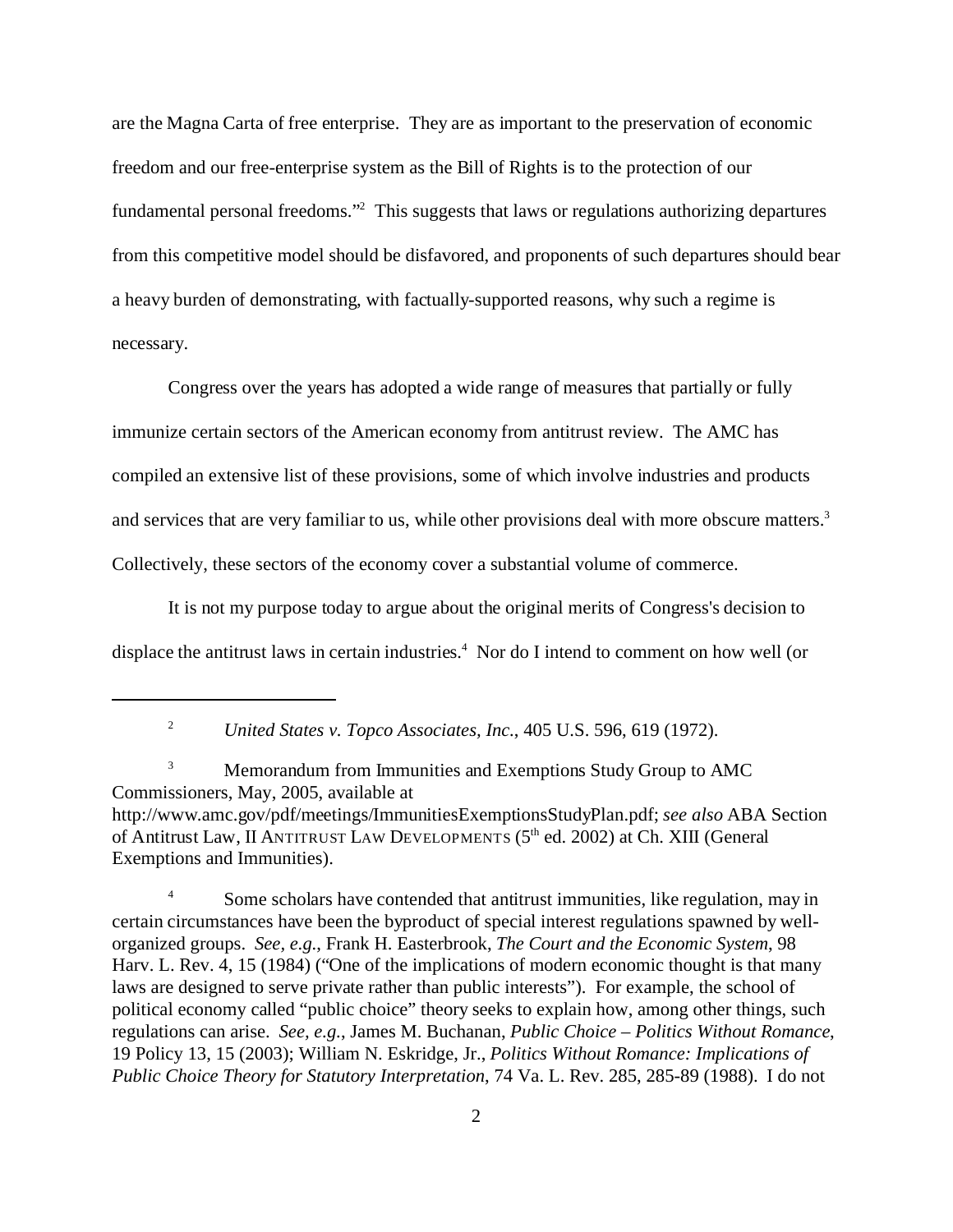poorly) particular exemptions serve the public interest. Many of these exemptions involve industries that the FTC does not monitor on an ongoing basis (because the exempted activities are beyond our jurisdiction), and we would have to undertake considerable study before we could comment on them with any specificity. I do believe, however, that it is important to consider whether the continued existence of these exemptions in their current form fosters the goal of a strong, innovative, growing American economy – or, rather, undermines it. The AMC, charged with examining how the antitrust laws can or should be modernized to benefit the American economy, is an appropriate forum for a study of that important question. What I would like to do today is to offer some basic observations on why it is important to undertake such a review.

More specifically, why might antitrust exemptions harm the economy? Many exemptions (albeit in different ways, depending upon the statute) allow firms to agree to limit the terms of competition among themselves and impose restrictions on entry into the affected sector. To put it more bluntly, such exemptions foster legal cartels. From an antitrust perspective, such agreements – "horizontal restraints" – generally present the greatest risk of competitive harm. Unless the restraint is reasonably necessary to the generation of countervailing efficiencies, consumers are likely to be worse off.

Basic economic theory teaches that an unregulated competitive market generally leads to the economically efficient level of output.<sup>5</sup> In contrast, a restraint that effectively raises price

think it necessary to get into that debate here, but will simply note the possibility of specialinterest motivations.

See, e.g., Robert S. Pindyck & Daniel L. Rubinfeld, MICROECONOMICS 294 (5<sup>th</sup>) ed. 2001). There are three important exceptions to this proposition: (1) the market is affected by "externalities" (costs or benefits that do not show up as part of the market price and therefore result in deviations from the economically efficient level of output); (2) the market involves a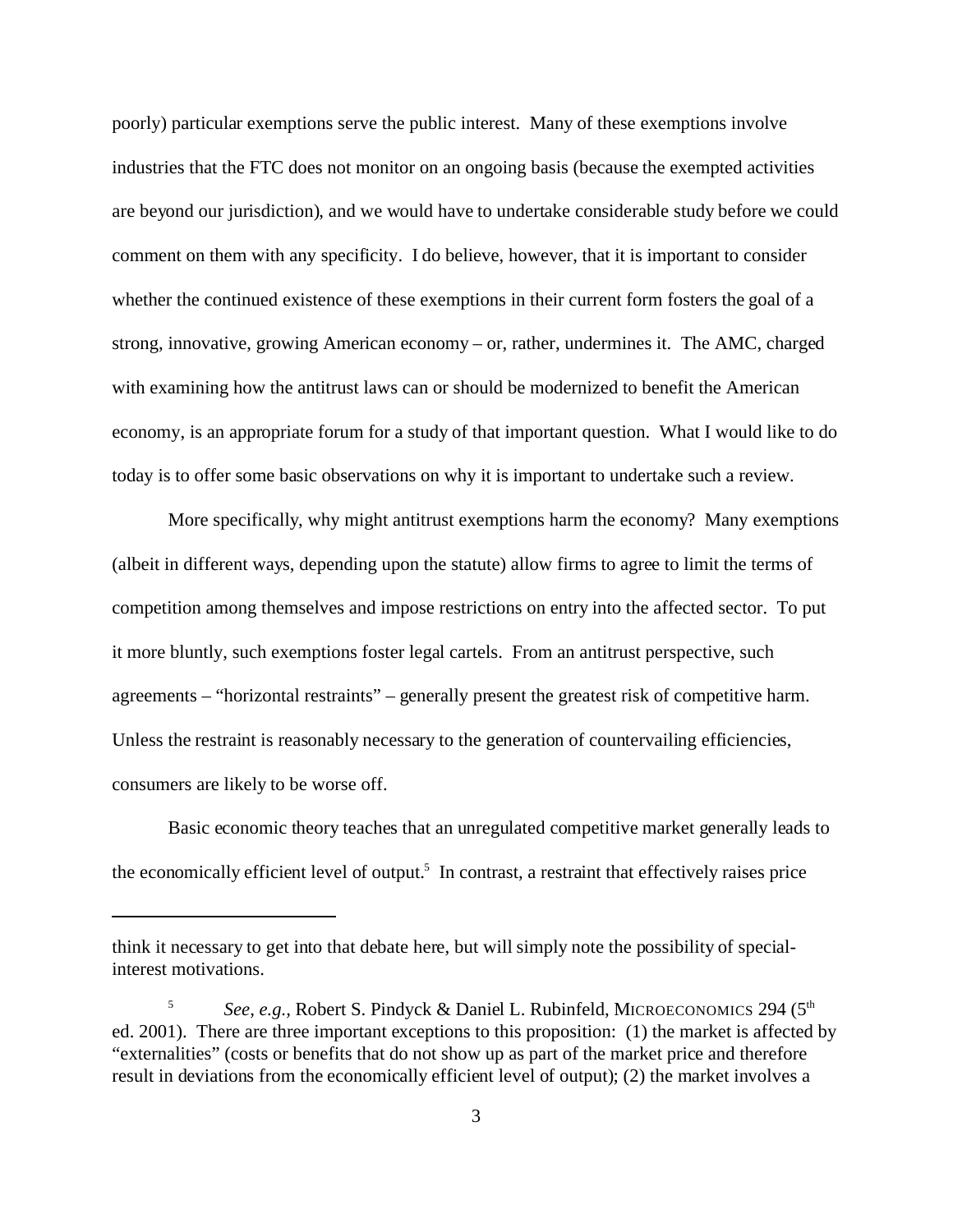above the competitive level (or, equivalently, reduces output below the competitive level) generally will result in consumers purchasing less of the product or service, and firms producing less, at the higher price, than would be the case under competitive conditions. Consequently, such a restraint results in a decrease in economic welfare.<sup>6</sup> Further, it is well accepted that competition itself is an engine that drives economic efficiency. Therefore, logic suggests that antitrust exemptions may well handicap the economic progress of industries they are intended to protect. Individual firms may enjoy the benefits of antitrust exemptions, but consumers and the economy bear the harm – and the sheltered sector is rendered less efficient overall.

Concerns about the adverse economic impact of laws that limit competition are more than mere theory. There is a considerable empirical literature that suggests that industries sheltered from competition do not perform as well as those that are subject to vigorous competitive forces. For example, numerous studies of sectoral deregulation in the United States show that the unleashing of market forces has resulted in greater economic efficiency and benefits for consumers.7 Similarly, an often-cited study by Michael Porter of the Harvard School of Business

<sup>&</sup>quot;public good" that can be provided to additional consumers at zero marginal cost and the consumption of which by additional consumers cannot readily be prevented; and (3) consumers lack sufficient information about the quality or nature of a product, and, therefore, cannot make utility-maximizing purchase decisions. *See id.* at 595-653 for a discussion of these exceptions.

<sup>6</sup> For a discussion of the social costs of monopoly (price above the competitive level) and monopsony (price below the competitive level, *see, e.g.,* Pindyck & Rubinfeld, *supra*  note 5, at 347-359.

<sup>7</sup> For surveys, *see, e.g.,* Clifford Winston, *Economic Deregulation: Days of Reckoning for Microeconomists,* 31 J. of Economic Literature 1263 (1993) (comprehensive survey of empirical evidence on the United States deregulation experience showed that society has gained at least \$36-\$46 billion annually (in 1990 dollars) from deregulation, primarily in the transportation industries); Clifford Winston, *U.S. Industry Adjustment to Economic Deregulation*, 12 J. of Economic Perspectives 89, 98-102 (1998) (each industry studied –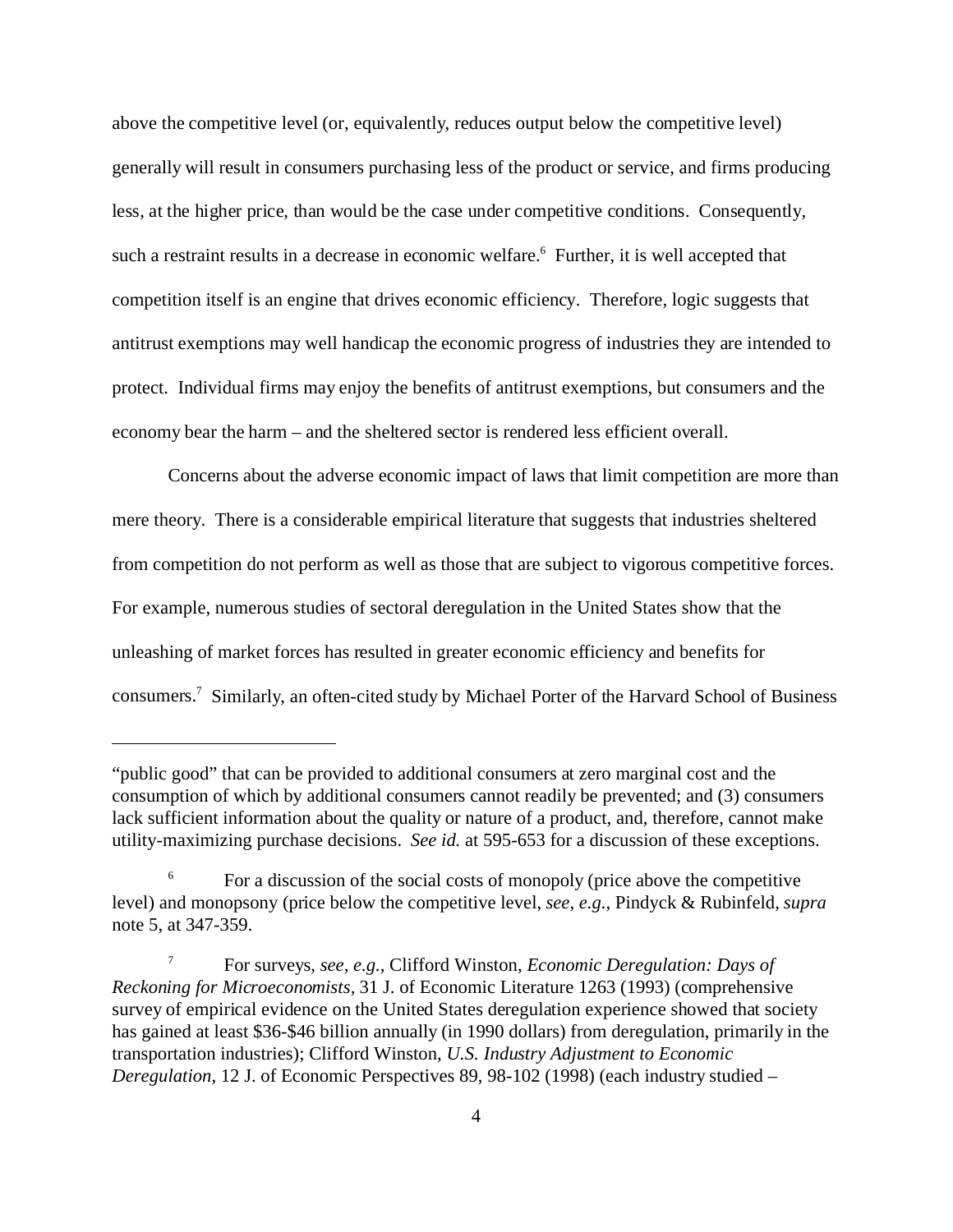points out that industries sheltered from international competition (e.g., Japanese retailing and distribution) are less vigorous and successful than industries subject to such competition (e.g., Japanese auto industry and robotics).<sup>8</sup> Based on those and other findings, Porter concludes that "[f]ew roles of government are more important to the upgrading of an economy than ensuring vigorous domestic rivalry," and that "policies that protect inefficient or lagging competitors should be abolished."9 Further, Porter writes that "[i]t is hard to find examples of true competitive advantage in industries where there are cartels."10 The adverse effects that Porter and others ascribe to governmental policies that shelter inefficient competitors and condone cartels may well result from certain antitrust exemptions.

In attempting to assess the magnitude of harm caused by antitrust exemptions, we cannot directly examine the "but for" world that would exist in the absence of such exemptions. Nevertheless, it is instructive to look at the positive welfare effects of deregulation in certain industries, because antitrust exemptions are like economic regulation in the sense that they, too, produce a more constrained form of competition. For example, the positive welfare effects of transportation deregulation (trucking, airlines), well documented by economists, may be a sort of "natural experiment" that highlights the benefits that flow from introducing more vigorous

airlines, trucking, railroads, banking, natural gas – substantially improved its productivity and achieved real operating cost reductions ranging from 25% to 75%, and consumers have been the principal beneficiaries); Elizabeth E. Bailey, *Price and Productivity Change Following Deregulation: The US Experience,* The Economic Journal 96 (March 1986).

<sup>&</sup>lt;sup>8</sup> Michael Porter, THE COMPETITIVE ADVANTAGE OF NATIONS 117-20, 225-38, 416, 708 (1990).

<sup>9</sup>*Id.* at 662-63.

<sup>&</sup>lt;sup>10</sup> *Id.* at 663.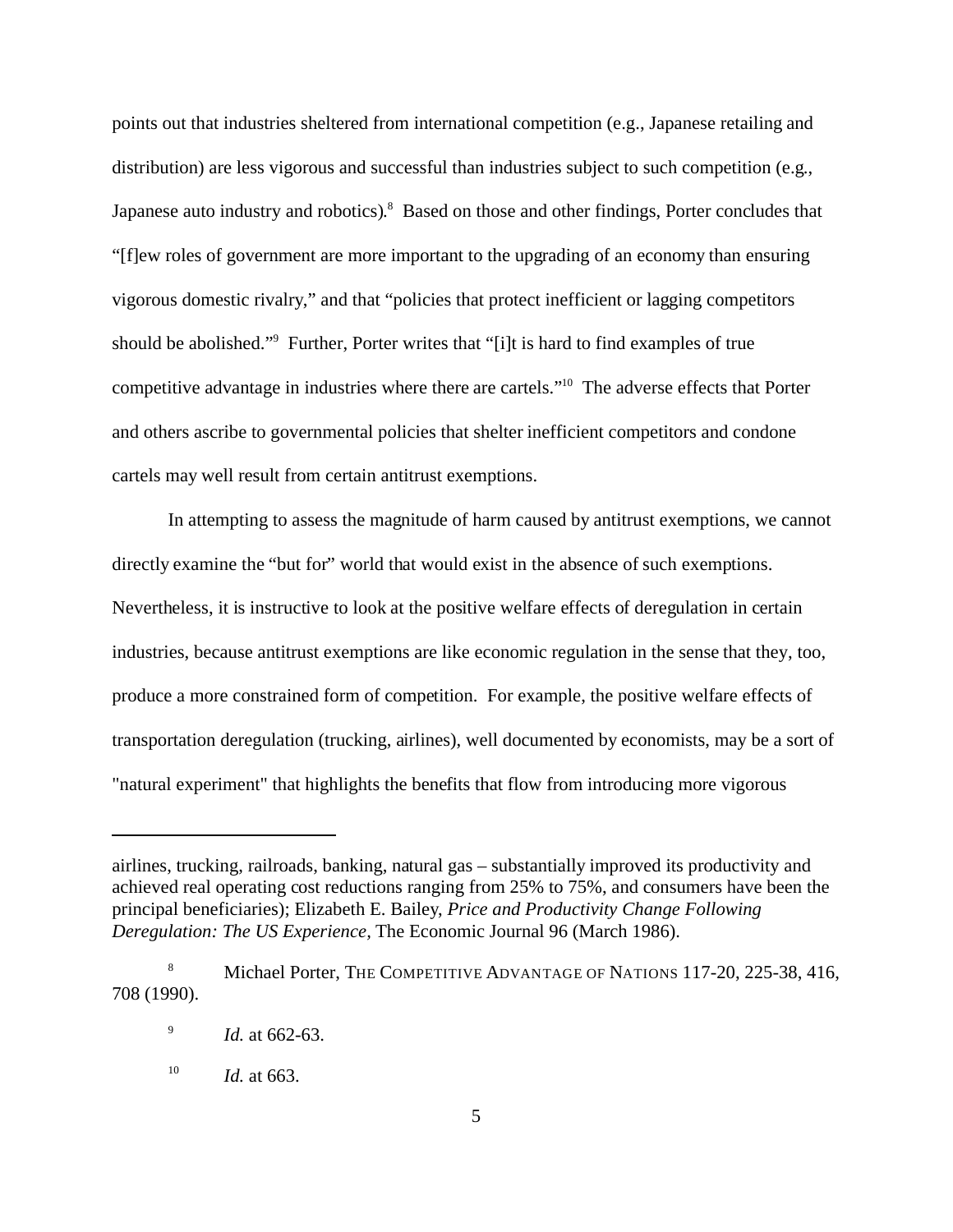competition when it previously existed in a much more constrained form.<sup>11</sup>

Therefore, both economic theory and real world data support a standard that requires proponents of an exemption to bear the burden of demonstrating that the exemption will benefit consumers. This burden should exist both at the time the exemption first is considered, and at regular intervals thereafter.

I would note in that respect that a number of the existing exemptions are many decades old, and represent a time when the American economy was very different. Revolutions in communications (computers, the Internet), transportation, and business methods have lowered transactions costs and substantially changed the ways in which firms and industries operate.<sup>12</sup> Furthermore, international competition also has affected scores of industries; much more than in the past, the U.S. participates in a global economy. Thus, even if one assumes, for the sake of argument, that there may have been valid economic justifications for specific industry exemptions in the past, it is not at all clear that those justifications still hold water.

Furthermore, even if one believes that some of the matters currently protected by antitrust exemptions are efficient, socially useful forms of conduct, it does not follow that an antitrust exemption is necessary to realize those efficiency gains. The antitrust laws do not prohibit *all* 

<sup>11</sup> For an overview, *see, e.g.,* sources cited in note 6, *supra; see also* Richard A. Posner, *The Effects of Deregulation on Competition: The Experience of the United States,* 23 Fordham Int'l L.J. 7 (2000); Giuseppe Nicoletti, *Cross-country regulation patterns and their implications for macroeconomic and sectoral performance*, in Giuliano Amato & Laraine L. Laudati, THE ANTICOMPETITIVE IMPACT OF REGULATION 278 (2001).

<sup>&</sup>lt;sup>12</sup> For example, one study finds that technological advances in transportation and storage have changed the nature of competition in the dairy industry and "bolstered the market power enhancing effects of regulation." *See* David L. Baumer and Robert T. Masson, *Curdling the Competition: An Economic and Legal Analysis of the Antitrust Exemption for Agriculture*, 31 Vill. L. Rev. 183, 210 (1986).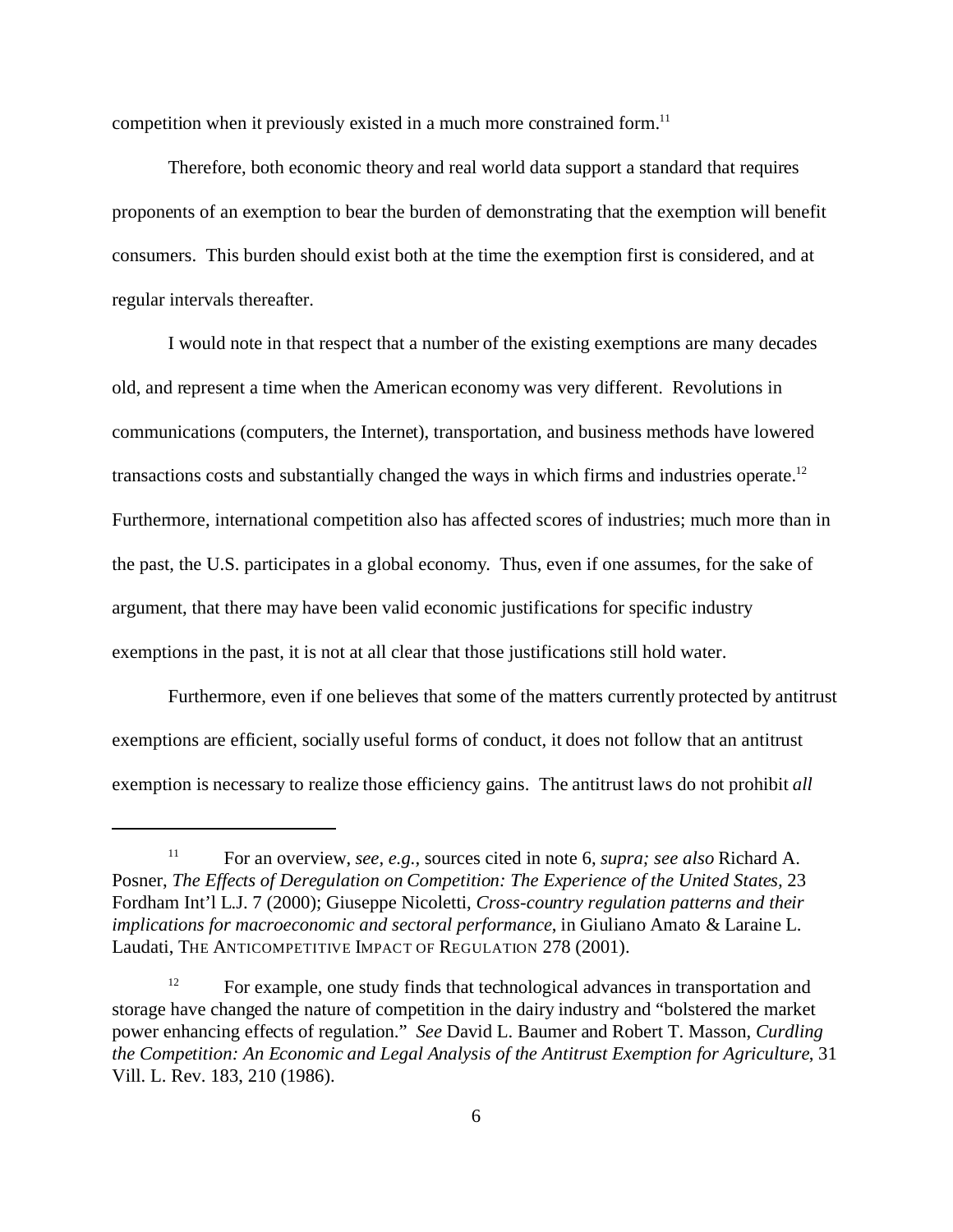restraints of trade, only those that are unreasonable,13 and unreasonableness is assessed by weighing efficiency justifications against anticompetitive effects to determine the overall effect. Admittedly, for a long period of time, antitrust's commitment to efficiencies was honored in the breach, and numerous judicial decisions exhibited an inadequate appreciation of, if not marked hostility to, efficient business conduct.<sup>14</sup> For at least the past 25 years, however, post-*Sylvania*,<sup>15</sup> antitrust analysis has been refined to take into account sound economics and allow for efficient forms of cooperation (*see, e.g., BMI*<sup>16</sup>). Modern mainstream antitrust analysis does not condemn efficient collaborations, only those agreements that diminish competition and harm consumers. In short, antitrust law today is not an impediment to economically desirable forms of collaboration by firms in exempt industries.

<sup>13</sup>*Standard Oil Co. v. United States*, 221 U.S. 1, 60-70 (1911).

<sup>14</sup> See generally, e.g., Robert H. Bork, THE ANTITRUST PARADOX: A POLICY AT WAR WITH ITSELF (1993); Richard B. Posner, *Antitrust Policy and the Supreme court: An Analysis of the Restricted Distribution, Horizontal Merger and Potential Competition Decisions,*  75 Colum. L. Rev. 282 (1975).

<sup>15</sup>*Continental T.V., Inc. v. GTE Sylvania Inc.,* 433 U.S. 36 (1977) (in a case considering the legality of distributional restrictions imposed by a manufacturer upon its franchisees, the Court held that such vertical restraints should be evaluated under the rule reason in light of substantial scholarly and judicial authority supporting the economic justifications for such restraints, overruling the rule of *per se* illegality announced by the Court only ten years earlier in *United States v. Arnold Schwinn and Co.,* 388 U.S. 365 (1967)).

<sup>16</sup>*Broadcast Music, Inc. v. Columbia Broadcasting System,* 441 U.S. 1 (1979) (a blanket license for public performance of musical compositions by numerous competing artists, while involving price fixing "in the literal sense," was not a practice that facially appeared to be one that would always or almost always tend to restrict competition and decrease output, but, rather, appeared to be one designed to "increase economic efficiency and render markets more, rather than less, competitive" by reducing transaction costs for obtaining licenses for numerous compositions, and, therefore, should be evaluated under the rule of reason rather than the rule of *per se* illegality).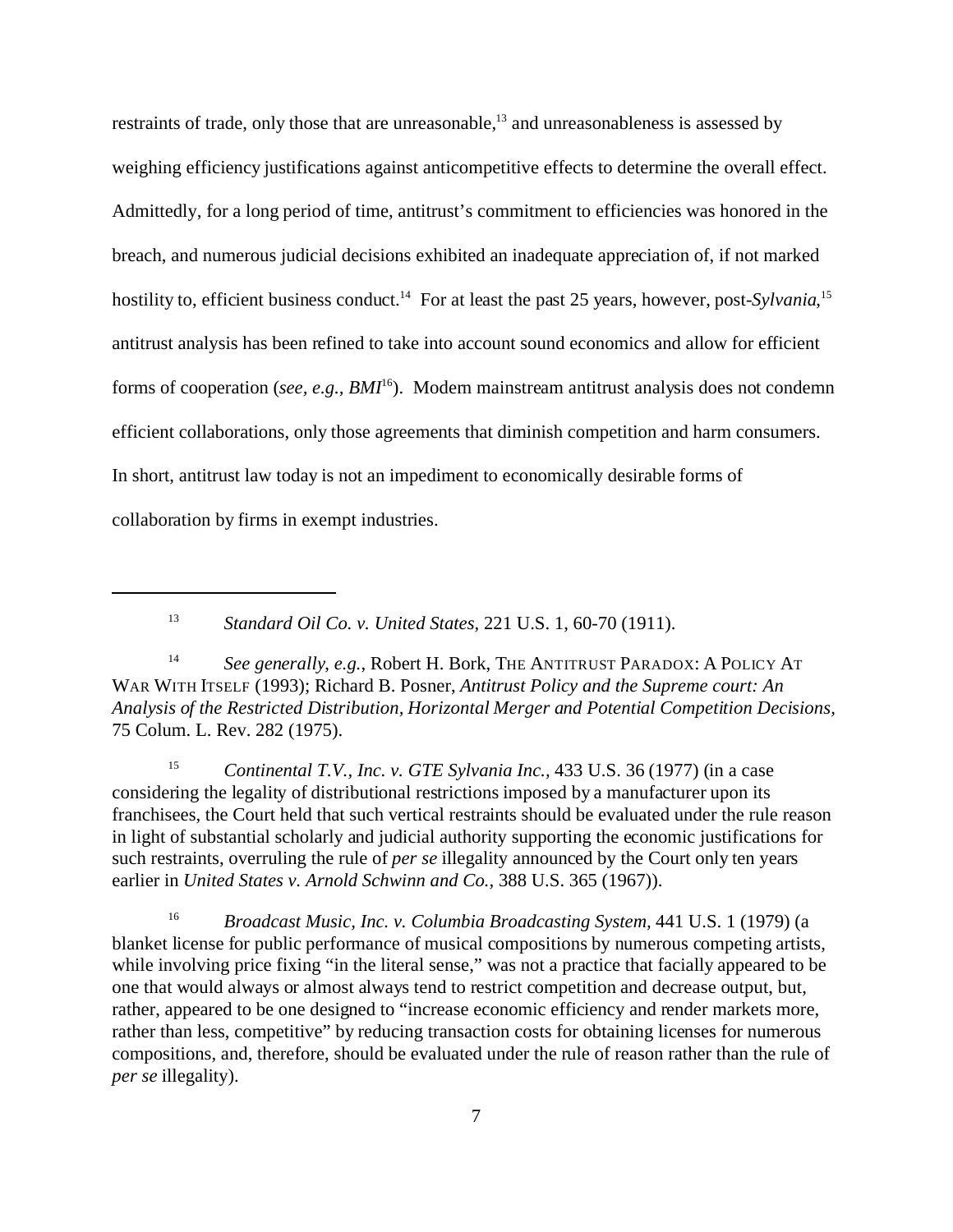Finally, it is instructive to note that foreign jurisdictions are broadening the scope of their antitrust laws and subjecting to antitrust scrutiny formerly exempt sectors.<sup>17</sup> This should help invigorate the competitive process overseas. It would be quite ironic if the U.S. government, which has argued strenuously in multiple fora about the benefits of antitrust to foreign economies, should (like the physician who fails to take the medicine he prescribes) fail to heed the implications of this argument for American law. Congress highlighted the importance of antitrust modernization to the soundness of the American economy when it authorized the creation of the AMC. Congress may well wish to take note of these recent international developments.18

<sup>17</sup>*See* OECD, *Regulatory Reform: Stock-Taking of Experience with Reviews of Competition Law and Policy in OECD Countries – and the Relevance of Such Experience for Developing Countries* (CCNM/GF/COMP (2004)1, January 21, 2004), Annex at ¶¶ 20-55. Paragraph 55 notes that "the US, with a reputation for aggressive [antitrust] enforcement, has more exemptions and special regimes than most."). Specific examples of major foreign nations' removal of antitrust exemptions are impressive in scope. For example, Japan eliminated about 90 percent of its statutory antitrust exemptions through omnibus 1997 legislation (Japan has abolished additional exemptions since 1997; for example, it lifted electricity, gas, and railroad sector exemptions in 2002). Korea currently applies its antitrust law to all economic sectors; it did away with implicit exemptions for a few industries (notably agriculture, fisheries, forestry, and mining) in 1999. Earlier this year, Germany repealed its statutory exemptions covering agreements in the insurance industry, and the central marketing of rights to television broadcasting of sports events. The European Commission recently proposed narrowing the block exemption enjoyed by the International Air Transport Association for air passenger tariff conferences so that it would not apply to tariffs for short flights within the European Union as of January 1, 2007. *See* 

http://europa.eu.int/rapid/pressReleasesAction.do?reference=IP/05/1432&format=HTML&aged= 0&language=EN&guiLanguage=en.

<sup>&</sup>lt;sup>18</sup> Recent deregulatory action by the United States – specifically, the 1998 enactment of the Ocean Shipping Reform Act – is viewed positively in a recent report (at  $\P$ [21, 28-29, 561-600) to the European Commission in furtherance of its consideration whether to eliminate its block exemption for liner shipping conferences. The report is available at: http://europa.eu.int/comm/competition/antitrust/others/maritime/shipping\_report\_26102005.pdf.